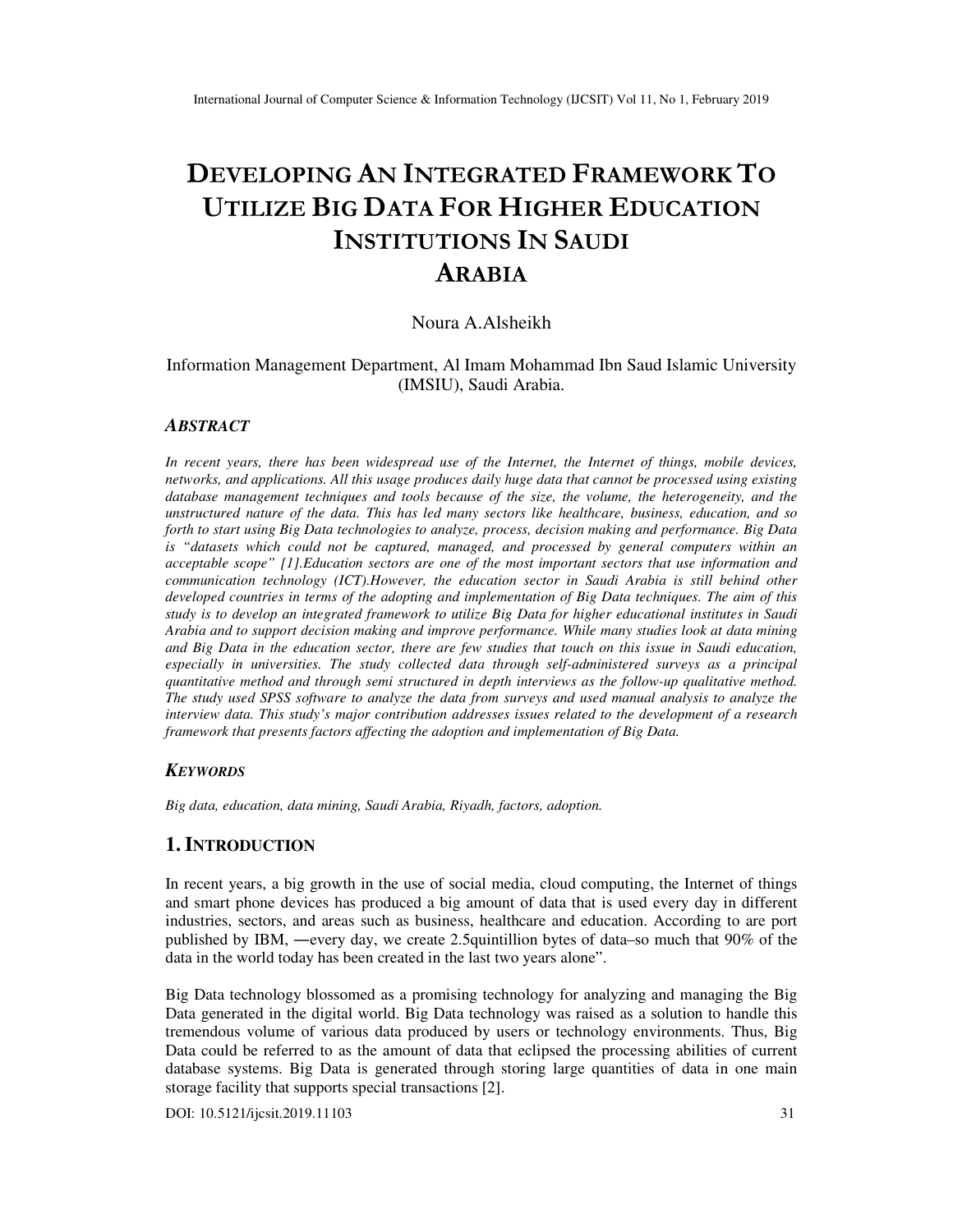Nowadays, Big Data has become a hot research topic in many sectors such as business, government, and health care due of the development of technology which aiming to collect, organize and analyze big amounts of data and convert these data into information that can be used to make decisions, improve performance, increase efficiency, understand customers' needs, reduce costs, and develop products and services. Higher educational institutions such as universities produce a big amount of data every day, and using such data effectively can improve decision making. However, the educations sector still lags behind other industries in the adoption of Big Data technologies, especially in the context of Saudi Arabia in comparison with other countries [3].

Saudi Arabia's higher education sector has developed significantly in last few years in the number of students and universities. According to the [4] "General Authority for Statistics", there were 20 universities in 2009, but by 2015this increased to 35. Over the same period, the numbers of new students enrolling had increased by almost 40%, from272,854 to 379,179 [4]. Saudi Arabia's higher education sector now focusing on finding and developing new methods to improve educational efficiency, solve current problem, and forecast the future to help the university community (students, faculty members, and staff members)make better decisions. These goals necessitate implementing Big Data technology in the higher education sector [5].

Technology makes many changes in the education sector and improves learning methods, student registration, virtual classes, and the LMS (Learning Management System). These systems produce huge amounts of data every day. Analyzing this data will benefit higher education

by improving the decision-making process and increasing efficiency.

# **2. LITERATURE REVIEW**

# **2.1. INFORMATION TECHNOLOGY**

In the 21st century, technology is recognized as a basic element of life, and this era is recognized as the technology era. Technology is recognized as a tool to improve individuals' work and to make work easier and faster, which could lead society's economic growth. Information technology can be defined as a tool that depends on utilizing computers or any related technologies to have the required information to support the organization in easily performing their duties. Such computerized technologies, such as the Internet, could enhance the dissemination of knowledge [6].These information technologies could aid in collecting ,classifying, arranging, keeping, and spreading knowledge in various sounds, images, and texts [7]. All of the above indicate the urgent need to apply new technologies in education according to their ability to quickly and widely spread knowledge in educational fields, especially in distancelearning education. The main purpose of information technology is to make the education process faster and easier by sharing knowledge throughout the world. These can help teachers and students have up-to-date and accurate information and knowledge necessary for effective teaching and learning. The best way to achieve effective teaching is using the Internet to provide information for students. It is a very easy way to learn and quickly find the right information in a short time. It also helps teachers deliver important information to students. Furthermore, information and communication technology(ICT) has a clear influence on enhancing the teaching process's quality and quantity. The dynamic and interactive nature of ICT in teaching could enhance traditional and distance learning outcomes. Technological means used in today's learning process include: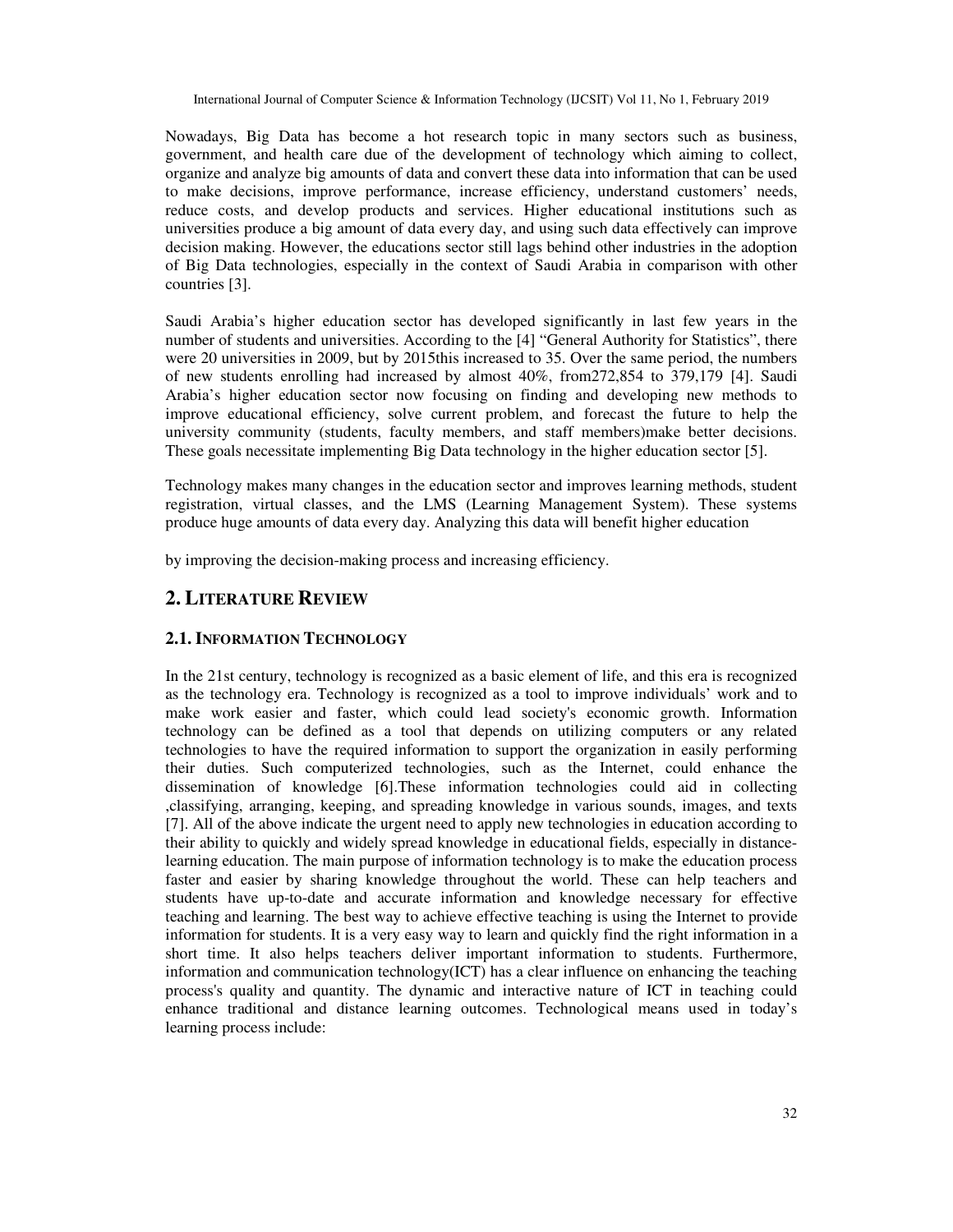- 1. Smart boards, which are white boards that help teachers actively interact with students by displaying information via image-aided tools and digitally drawn images in the classrooms.
- 2. Projectors, which are tools that connect the teachers 'laptop and the class white board. This device enables students to see the explained information on teacher laptops.
- 3. A learning management system (LMS) is technological software used for documenting, managing, reporting, and delivering educational and training programs in an interactive way [8].

#### **2.2. BIG DATA**

Consistently, 2.5 quintillion bytes of data were made, About 90% of the data were created in the previous two years. Managing and utilizing such a tremendous amount of rapidly created data will be a difficult challenge. It would be difficult to acquire, preserve, distribute, investigate, and envision information with the current data processing tools[9].



Fig.1: The Early Years of the Data Revolution

The advanced data management age that was beginning is called the Big Data era. In this era, Big Data involves vast volumes of complicated and developing data sets with various independent sources. Big Data gains a consistent and burgeoning interest from researchers and experts in the scholarly community, industries, and governments where Big Data facilitates novel development, reproduction, and progression in the majority of societies' fields [10]. [9]illustrated the drastic change of data size and characteristics as a —data revolution or a —data deluge'. Previously, the data created over the world were small, analog, and provided within determined carriers. In today's digital era, a tremendous quantity of data is created and produces on a regular basis from miscellaneous resources through various carriers within minutes. The speed and frequency of data diffusion and the ascending number and assortment of sources from which it radiates comprise the data deluge. The digital data available in the world in 2005 was 150 exabytes, and this total increased to 1200 exabytes in 2010. The estimated annual growth percentage of data is 40% for the incoming few years, which corresponds to 40 times of the much-argued world's population growth. This indicates that the increasing rate of digital data is estimated to rise 44times from 2007 to the 2020, duplicated every 20 months.[11]. Big Data is a sequence of huge and complex forms of digital information that are unable to be analyzed or processed using conventional techniques. Authorities on Big Data advocate that Big Data is the revolutions that will changes the ways people live, work, and think. Big Data has three distinguished characteristics: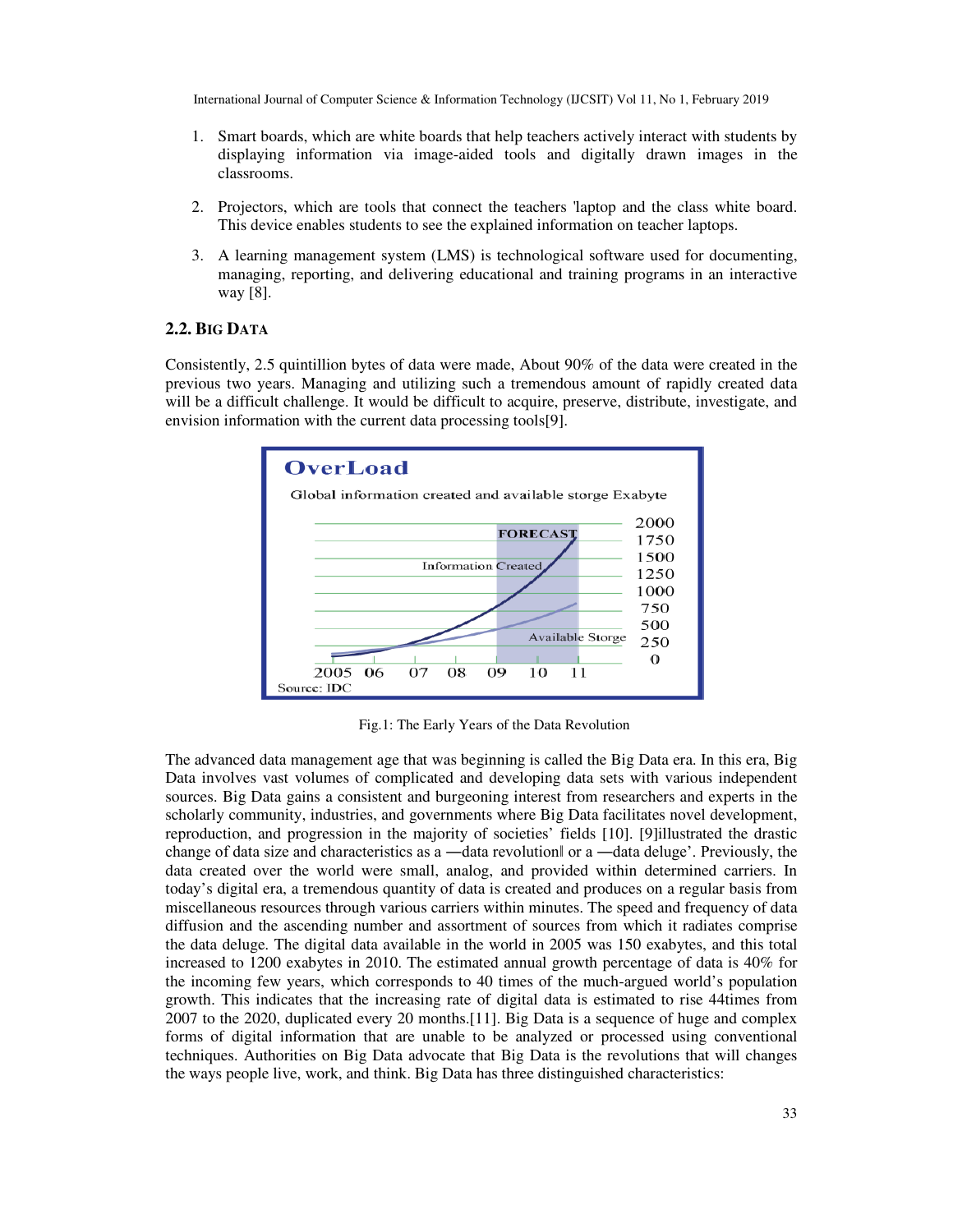Volume, velocity and variety, which are denoted by the three Vs of Big Data shown in figure 2 below [12].



Fig.2: The Three Vs of Big Data

[10] Described the three Vs as follows:

1. Volume represents the data units that quickly advance through forms of GB, TB, PB, and more.2-Variety is the aggregation of high numbers of various files, such as kilobytes file, megabytes audio file, and gigabytes video file.

2. Velocity is described as the processing speed of the data stream, including the data capture and transformation toward the data's center that indicates launched velocity.

# **2.3. THE ORETICAL MODELS OF IT INNOVATION ADOPTION**

For this study's aim, the authors used the framework of Technology, Organization, and Environment (TOE). The TOE model can be clarified as follows. First, calculating information systems' success is complicated because the effects of information technology are affected by human, organizational, and environmental factors [13], and these factors sit in the framework of TOE. Second, as stated by[14], various researchers used the TOE framework to grasp various IT adoptions like business to business (B2B),ecommerce, enterprise resource planning (ERP), and knowledge management systems (KMS). Third, this model can be used at an organizational level [14], which is appropriate for this research. The framework is applied to build this study's theoretical framework. It is applied for the aim of the theoretical framework of this research to identify factors that affect the adoption of Big Data technologies in Saudi higher education institutions.

The technological context contains technologies pertinent to the organization—technologies that are used at the organization and technologies that are available in the marketplace but are not actually in use.

The organizational context shows the organizational environment and the organization's resources and features that ease or constrain the adoption of technological innovations [15]. The mutual method for defining the organizational context is through descriptive measures that IT literature has specified as organizational determinants. Lastly, the environmental context includes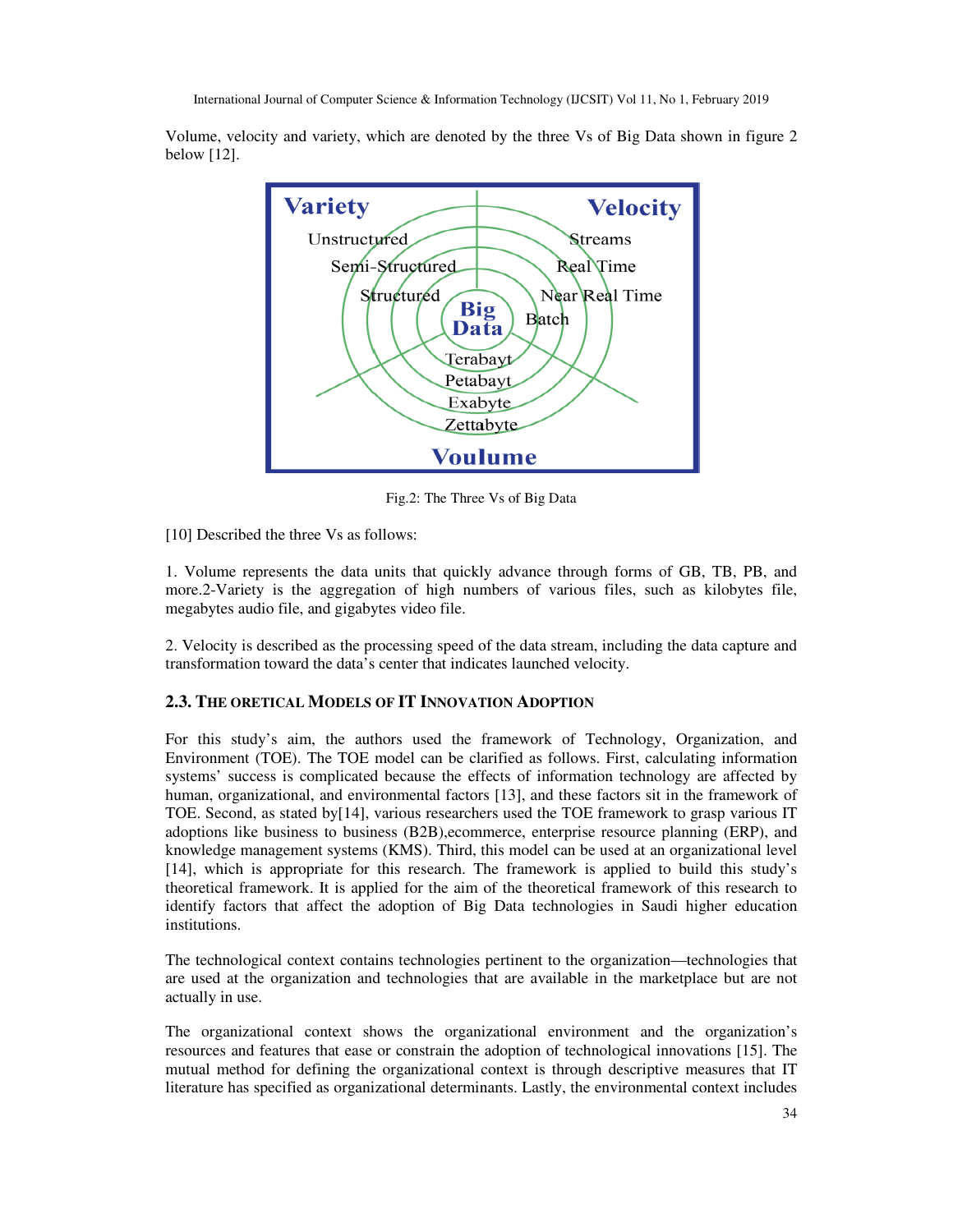the inter organizational and the external environments in which the firm manages its business [15]. The researcher observed the usage and adoption of the competitor and the partner in addition to the governmental support and policies in the environmental context.

#### 2.4. THE APPLICATION OF THE BIG DATA MINING TECHNIQUE IN HIGHER EDUCATION

Big Data literature includes numerous studies and relevant research on Big Data in education fields. [16]'study on Big Data technology's adoption in education sectors found that education sectors utilized only 3% of analytics data. This percentage is not low, but it is not sufficient compared to other sectors. In terms of the empirical findings and outcomes about Big Data in education sectors, this percentage has to be enhanced and advanced. The authors stated that Big Data has powerful capabilities to introduce a new experience for children, to make the learning content more subjective (which will improve the instruction), to supply parents and children with adequate information and data for each program, and to boost the program selection decision. Big Data can also upgrade the recruitment rates by fulfilling occupations with required aptitudes and recognizing the jobs' requirements, clarify the financial aspects of education, promote the educational management platforms' competence through viable allotment of educational resources and create proficient arrangement for future education interests. [17] Characterized Big Data as a promising revolution in higher education based on advanced technologies in big data that can enhance academic employees' competence. Further advantages for higher education include: enhanced leadership and administration, distinguishing understudies 'successes and hazards at an early stage, using —consider the possibility that" tests for decisions, and improving foundational productivity through viable reactions based on constant access to information. [16] Emphasized the ability of data mining and data analytic to quickly provide feedback for pupils and instructors to comprehend their academic performance. This feedback will give an in-depth perspective on specific educational patterns and capture worthy information. Big Data can be used to estimate the assistance the education system needs to offer students, which can and avert failures and drop out risks. Instructors can take advantage of big data's scale by exploring, revealing, and learning novel approaches and educational methods. This possibility advances the education system by enhancing teachers' ability to align the appropriate teaching technologies with each student's knowledge and demands.<sup>[18]</sup> Highlighted two main benefits of Big Data in higher education. First, Big Data can be used for prediction tools to enhance individual students' academic performance. Second, Big Data guarantees high-quality standards in academic programs by constructing academic programs based on student performance data gathered at each level and addressing students' requirements through customized modules, assignments, feedback, and learning trees that drive better and richer learning. Furthermore, for the purpose of creating new learning experiences, enhancing pupils' achievements in all classes, diminishing dropout rates, and boosting graduation rates, higher education can utilize Big Data technologies to assess and interpret the abilities and achievements of each pupil and to establish an individual learning experience aligned with their educational needs.

# **3. RESEARCH METHODOLOGY**

The methodology represents the plan to answer the research questions. The research questions, by nature, dictate the design. The researcher usually selects explanatory, descriptive, or exploratory, and the research designs are often selected based on the study's objective and the extent of the currently available research on the subject[19]. This research was conducted to identify the factors impacting the implementation and adoption of big data techniques in higher education institutions in Saudi Arabia and to identify the use of Big Data in higher education institutions to support the decision-making process for staff members, student and faculty member. The study's methodology is based on a mixed methodology that includes qualitative and quantitative methods. To first collect quantitative data from the participants (staff members and faculty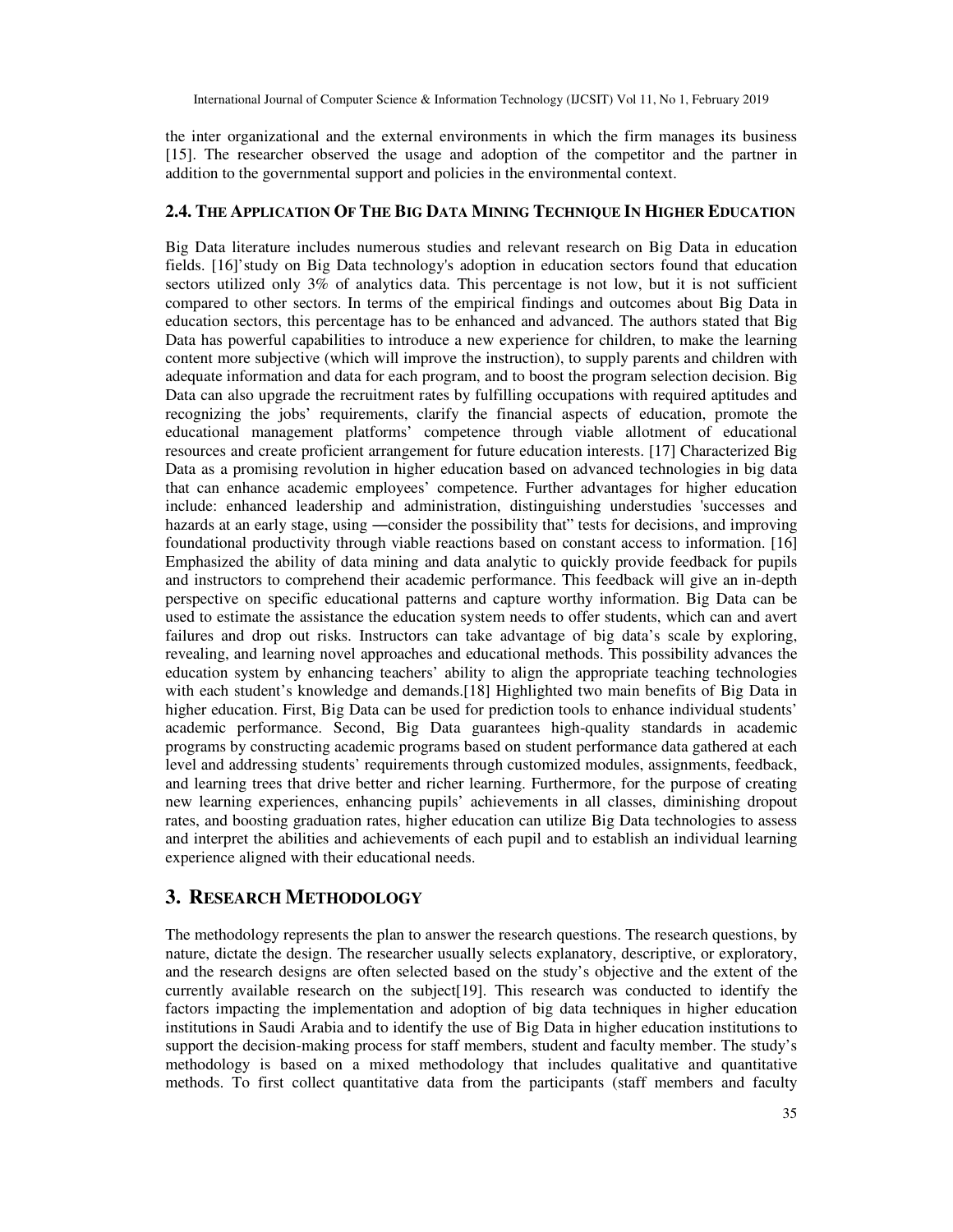members who work in the college of computer and information science and in the deanship of information technology), the researcher made a self-administered survey. Then, the researcher made in-depth and semi-structured interviews. In this research, the researcher conducted selfadministered surveys as a key quantitative method and in-depth interviews as a qualitative follow-up method. This research begins by determining the factors that impact the adoption of Big Data using three frameworks: Information Technology Innovation Adoption, Rogers's Diffusion of Innovations(DOI), and Technology–Organization–Environment (TOE).The researcher determines these factors using the TOE framework, and Figure 3 below shows the research procedure.



Fig.3: Research procedure

The survey was completed by 69 participants who work in the deanship of computer technology, the data center, and the college of computer and information science in three Government Riyadh University(Imam Muhammad Ibn Saud Islamic university, King Saud University and Prince Noura Bint Abdulrahman University) over two months from October 2018 to December 2018.The interview was conducted with six interviewees from three Saudi universities (two interviewees from each university).

# **4. RESULTS AND DISCUSSION**

This section reports the results of the study and discusses them in light of the literature and related works.

# **A. Factors Influencing the Adoption of Big Data Technology**

This section describe the most important factors that influence the implement of big data, the factors is determine base on the mean and standard deviation value, if the means and standard deviation is high that indicated this factor has high influence.

# **1) Environmental Factors:**

Governmental support and policies refer to the degree to which governmental support and policies for education influence a university on Big Data adoption. Awareness refers to what degree the university believes in the importance of Big Data adoption. Table 1 show that the most important issue in the environmental factors was a market-related lack of awareness about Big Data technology. The second most important factor, based on responses, is related to university policy; this strongly influences the adoption of big data technology, but, based on the standard deviation value, the respondents have various opinions. This may indicate there are various sources that universities can collect data from to store in a data warehouse. The results revealed that the university does not have a ready data warehouse that can store big data.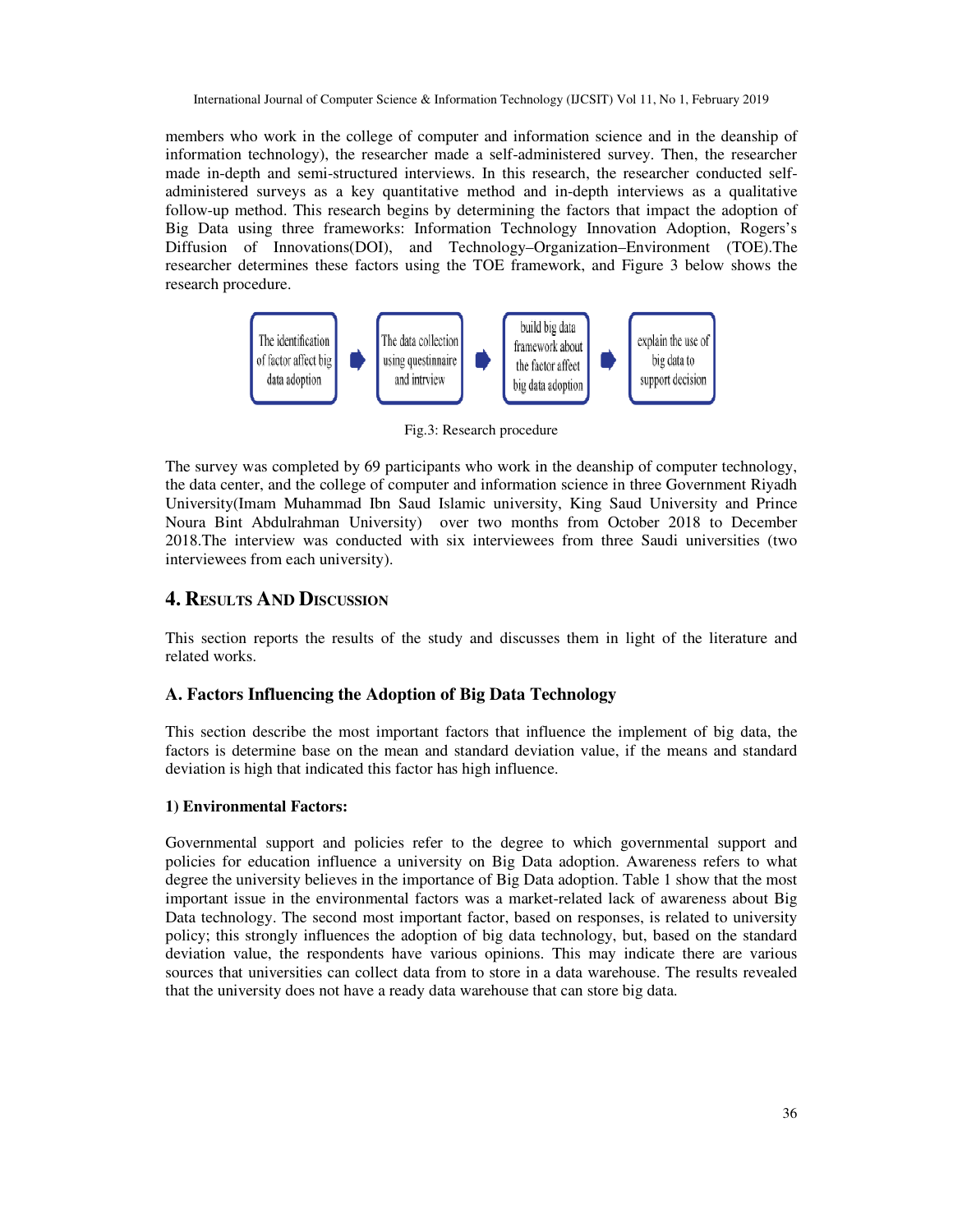| <b>Environmental Factors</b>                                   | <b>Descriptive analysis</b> |                       |  |
|----------------------------------------------------------------|-----------------------------|-----------------------|--|
|                                                                | <b>Mean</b>                 | <b>Std. Deviation</b> |  |
| Lack of awareness about big data<br>technology.                | 3.68                        | 1.14                  |  |
| There is no resource for data collection<br>and processing.    | 2.84                        | 1.39                  |  |
| The university policy does not support big<br>data technology. | 3.23                        | 1.12                  |  |

Table 1: The influence of environmental factors.

Moreover, all participants agree that Big Data is very important to support decision making in the university, however, top management needs to recognize this benefit.

#### **2) Technological Factors:**

In a technological context, the researcher studied perceived benefits from big data, the simplicity of using the system, the compatibility with current systems, security and privacy, and integration as the adoption factors for big data. The perceived benefits from big data are related to how much universities perceive receiving benefits such as, improved student outcomes, decreased dropout rates, increased teaching quality, and improved performance. There is no reason to implement big data in universities without recognizing the benefits, usefulness or relative advantages. The simplicity of system usage refers to the Big Data system's ease of implementation and operation. The simplicity of system usage is related to the usability and availability of the system. Therefore, the system's simplicity in implementation and utilization would promote the adoption of Big Data in universities. Compatibility with the existing system is the degree to which Big Data technologies are compatible with the existing system. Security and privacy are associated with big data's obstacles in

|                                                                                  | <b>Descriptive analysis</b> |                       |  |
|----------------------------------------------------------------------------------|-----------------------------|-----------------------|--|
| <b>Technological Factors</b>                                                     | Mean                        | <b>Std. Deviation</b> |  |
| Applying big data technology<br>will be difficult to understand and              | 3.07                        | 1.12                  |  |
| use.                                                                             |                             |                       |  |
| IT infrastructure does not support<br>big data technology.                       | 3.27                        | 1.17                  |  |
| The complexity of dealing with<br>unstructured data.                             | 3.86                        | 0.87                  |  |
| Security concerns while using<br>and analyzing data using big data<br>techniques | 3.78                        | 0.98                  |  |
| The current system is not<br>compatible with big data<br>technology.             | 3.18                        | 1.03                  |  |
| The university does not realize<br>the benefit of utilizing big data             | 3.30                        | 1.25                  |  |

| Table 2: The influence of Technological Factors |  |  |  |
|-------------------------------------------------|--|--|--|
|-------------------------------------------------|--|--|--|

To summarize, the interview results showed that universities have several technological challenges when considering the adoption of big data, including inappropriate IT infrastructure with a shortage of storage space and processor speed, a lack of ready data to apply to Big Data technologies, and a problem in integrating data from other databases.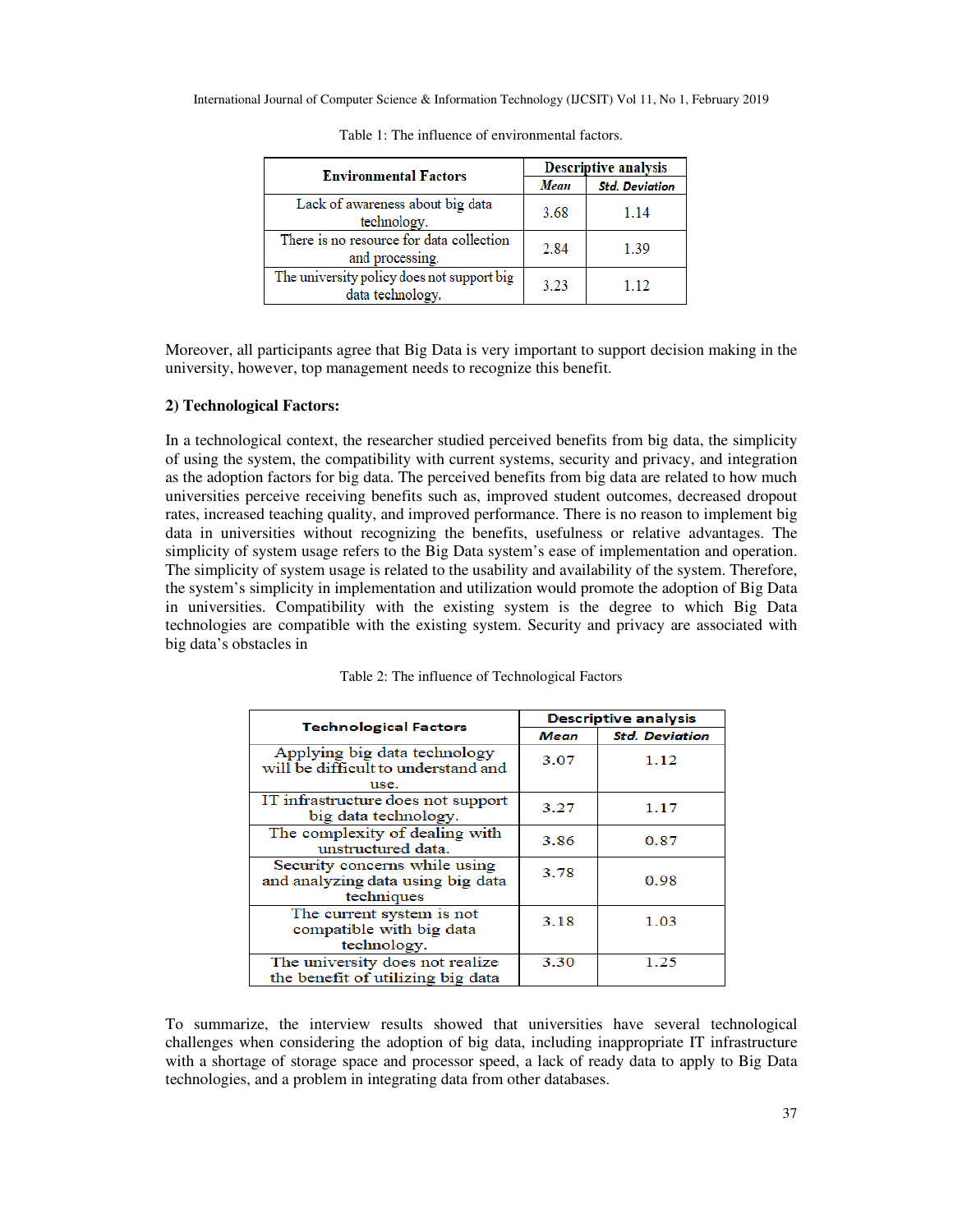#### **3) Organizational Factors:**

Management support, technological competence, and financial investment competence are considered parts of the organizational context. Management support refers to how important management perceives the tasks of Big Data to be. Financial investment competence refers to how much a university is able to invest in introducing and operating Big Data at the university. This includes equipment, software packages, and consulting. Table 3 shows the most common organizational challenges reported by the respondents. These are based on the mean score and include cost, experience, strategic support, and the availability of support. The lack of experience issues have a higher value based on the mean, and the size of the organization has the lowest value based on the mean. Also, the availability of support has a higher value based on the standard deviation. The researcher believes the university's strategies for adopting and implementing this technology differ from one organization to another.

|                                                                               | <b>Descriptive analysis</b> |                          |  |
|-------------------------------------------------------------------------------|-----------------------------|--------------------------|--|
| <b>Organizational Factors</b>                                                 | Mean                        | Std.<br><b>Deviation</b> |  |
| Lack of experience in dealing with<br>Big Data technology.                    | 4.01                        | 0.83                     |  |
| Big Data technology is costly to<br>implement.                                | 3.23                        | 1.17                     |  |
| The size of your organization is too<br>small for Big Data adoption.          | 2.01                        | 1.13                     |  |
| The Big Data strategy is not<br>supported by top management.                  | 3.11                        | 1.10                     |  |
| Availability of support for<br>implementing and using Big Data<br>technology. | 3.37                        | 1.15                     |  |

Table 3: The influence of Organizational Factors

In conclusion, the interviews revealed challenges related to organizational factors, including management support, finances, and awareness of Big Data technology.

# **B. Perceived Benefits of Applying Big Data Technology**

Education is often connected with new technologies like ubiquitous computing devices and flexible class room design. But the most important and overlooked aspect that would revolutionize the field is data. Higher education is a field where tremendous amounts of data are available. Analyzing this data would lead to a great benefits.

Big Data and predictive analytics are increasingly used in higher education to classify students and to predict student behavior. Institutions of higher education, sometimes working with commercial providers, have begun using these methods to recommend courses, monitor student progress, individualize curriculum, and even build personal networks among students. Data mining, as a major part of business intelligence, is held to be part of a radically different future for higher education in which the ability to predict individual outcomes revolutionizes management and allows institutions to understand better about their students and their needs by taking advantage of the vast trove of data that institutions generate in their operations. Saudi universities have started realizing the importance of Big Data and its utilization in providing a whole vision for decisions, saving time, making decisions based on accurate data that will produce good student results, reducing the dropout rate, enhancing the productivity of students and staff members, reducing costs, organizing the university's jobs, and increasing the quality of the final semester report.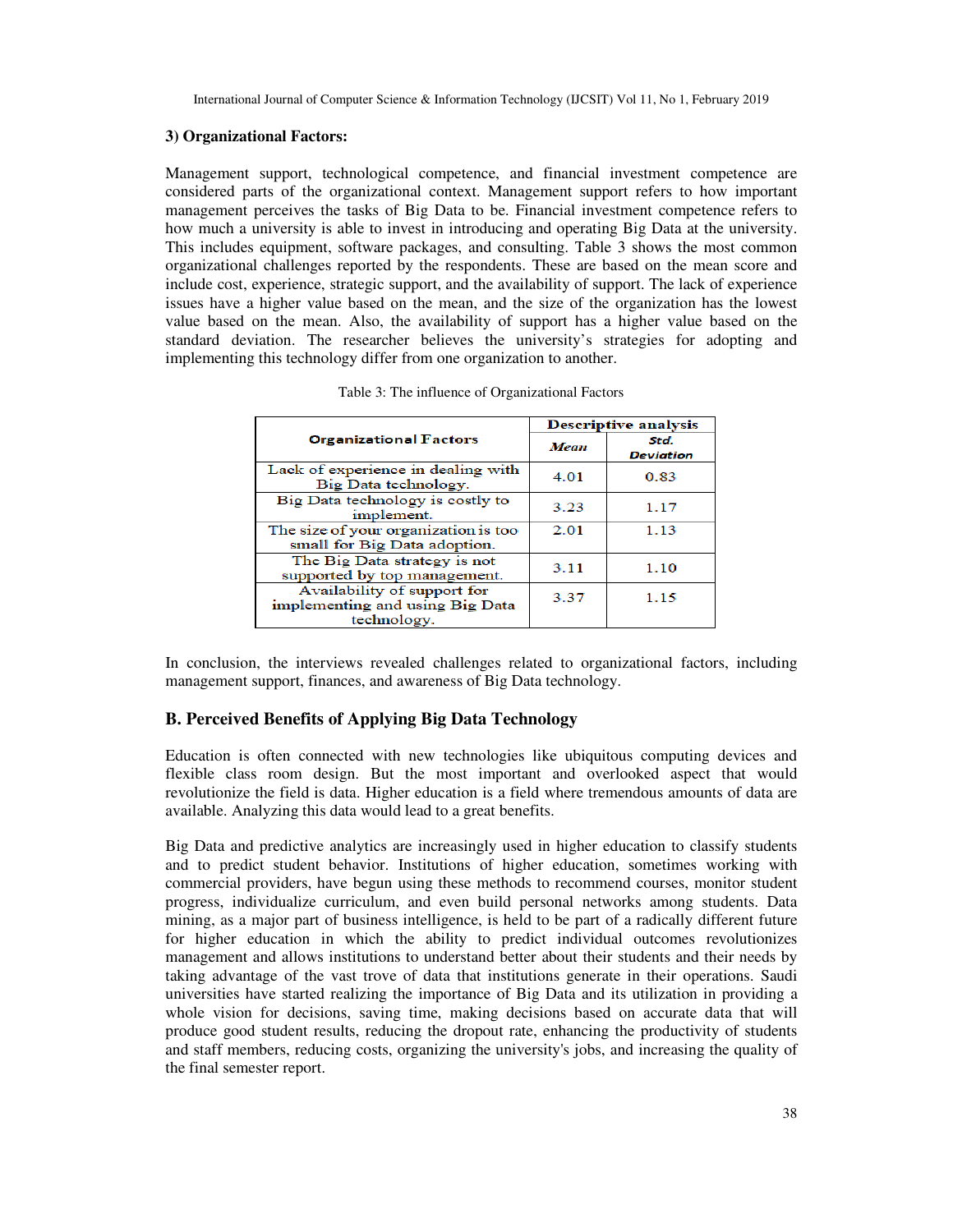This finding corresponds to the findings of other studies including [20] and [14].The results indicate that the adoption and implementation of Big Data technology helped find the right decisions for the right person in a timely manner. It also helps predict the future, like the number of students who will pass the course, the dropout rate, and the number of students who will register for this course the next semester. This is in agreement with [21] and [22].

Applying Big Data technology will also help reduce student queries regarding registration, exams, and more. It's indicated that adopting and implementing data mining techniques helps to accelerate responses to queries, to avoid errors, and to improve the reliability and availability of information. These issues mean that Big Data techniques have a good reputation.

Finally, the researcher believes that when a university wants to enhance quality, make the right decisions, increase student performance, improve staff members' efficiency, and reduce costs, it can be achieved by adopting big data technology. This framework presented all issues in three stages: preparation and extraction, construction, benefits, and outcomes.

# **C. Framework Development**

The final result from this study is an integrated framework that describes the factors affecting the adoption and implementation of Big Data and the utilization of Big Data in higher education institutions. It is arranged in the form of a project cycle where the adoption of Big Data technology can be considered a project that contains a number of stages, with each stage affected by a number of factors.



Fig. 4: Framework for factors effects the adoption and implementation of Big Data technology in higher education institutions

# **5. LIMITATIONS AND FUTURE RESEARCH**

The researcher worked hard to make this study as comprehensive as possible but certain limitations we represent. The study has several limitations that should be considered. These issues are related to time, context, methods used, and other issues.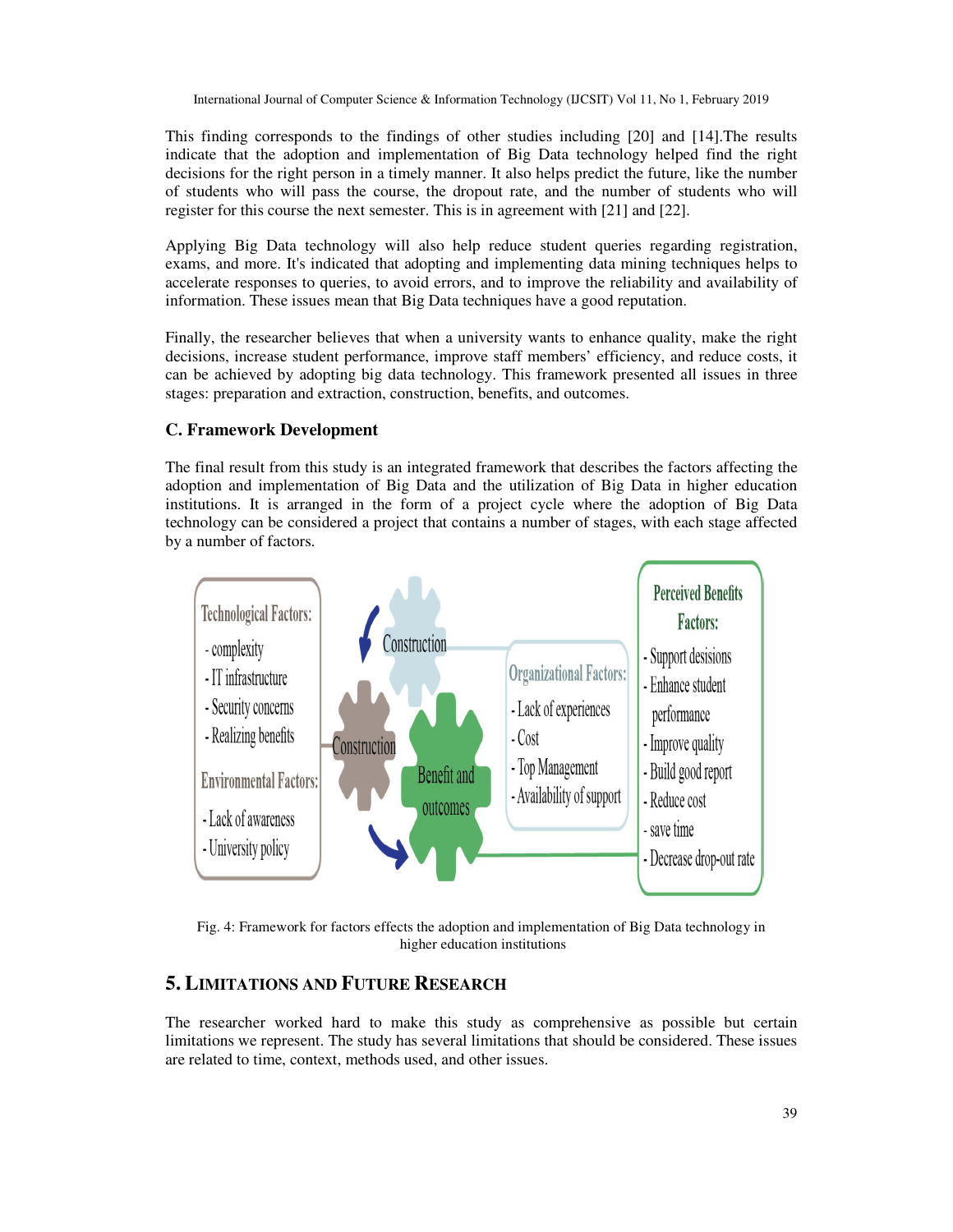The study was constrained to IT departments, datacenters, and faculty members in the college of computer and information sciences at Riyadh Government University. Thus, the results may not be generalize able for other countries where the adoption and implementation of technology varies. The number of participants in the survey was lower than was hoped for; this reflects the policies and regulations of the university. A strategy was implemented to distribute the questionnaire by submitting an approval letter to the department heads asking for their assistance in distributing questionnaires; this was not sufficient to encourage a higher response rate. The other limitation is the fact that Saudi universities had little understanding of Big Data concepts and how they can be applied in education. They tend to focus on the extracted information from structured data to enhance educational quality, whereas Big Data can also use unstructured data.

Based on the study's findings, the researcher provides some suggestions and recommendations for future research.

- All universities thinking of applying Big Data in the future should consider the technical plans for the coming years. How they can build a data warehouse? What types of data will be used? Mining for new sources of data and analysis in real-time will have a very important role.
- Some universities are still looking for the best mining software and the proper mining technologies to find new insights according to their goals and strategies, so the need for a deeper study about the technologies of data mining.
- As mentioned in the study limitations, the study participants were staff working in the IT departments and data center and faculty members in the college of computer and information sciences in a university. Further research is necessary in other sectors to know more about issues influencing the adoption of big data technology.
- The framework could be used as a starting point for further research, and it could be developed through the participation of other cities in Saudi Arabia to measure the results of the adoption and implementation of Big Data technology.

# **6. CONCLUSION**

This study explored the factors that affect the adoption and implementation of Big Data in higher education institutions in Saudi Arabia. This chapter outlines the research's aim and objectives by answering the research questions through analysis of the data collected during the survey and interviews. It was found that some factors identified in this study have already been mentioned in the literature, and this confirms previous research and findings. In addition, new factors have emerged from this research. Factors were integrated from the previous literature and current research in the research framework presented in Figure 4 in the previous section.

The research was conducted with great care, but some limitations remain. In addition, this research has provided several new contributions to the context of Saudi education, and some recommendations have been made.

### **ACKNOWLEDGMENTS**

First and foremost, I praise and thank Allah Almighty for giving me the strength, knowledge, ability and opportunity to complete this thesis. During my research, many essential individuals made an impact in my life to reach this result. I would like to send them my genuine appreciation :Firstly, I would like to express my sincere gratitude to my advisor Prof.Dr.Adulrauf Baig for his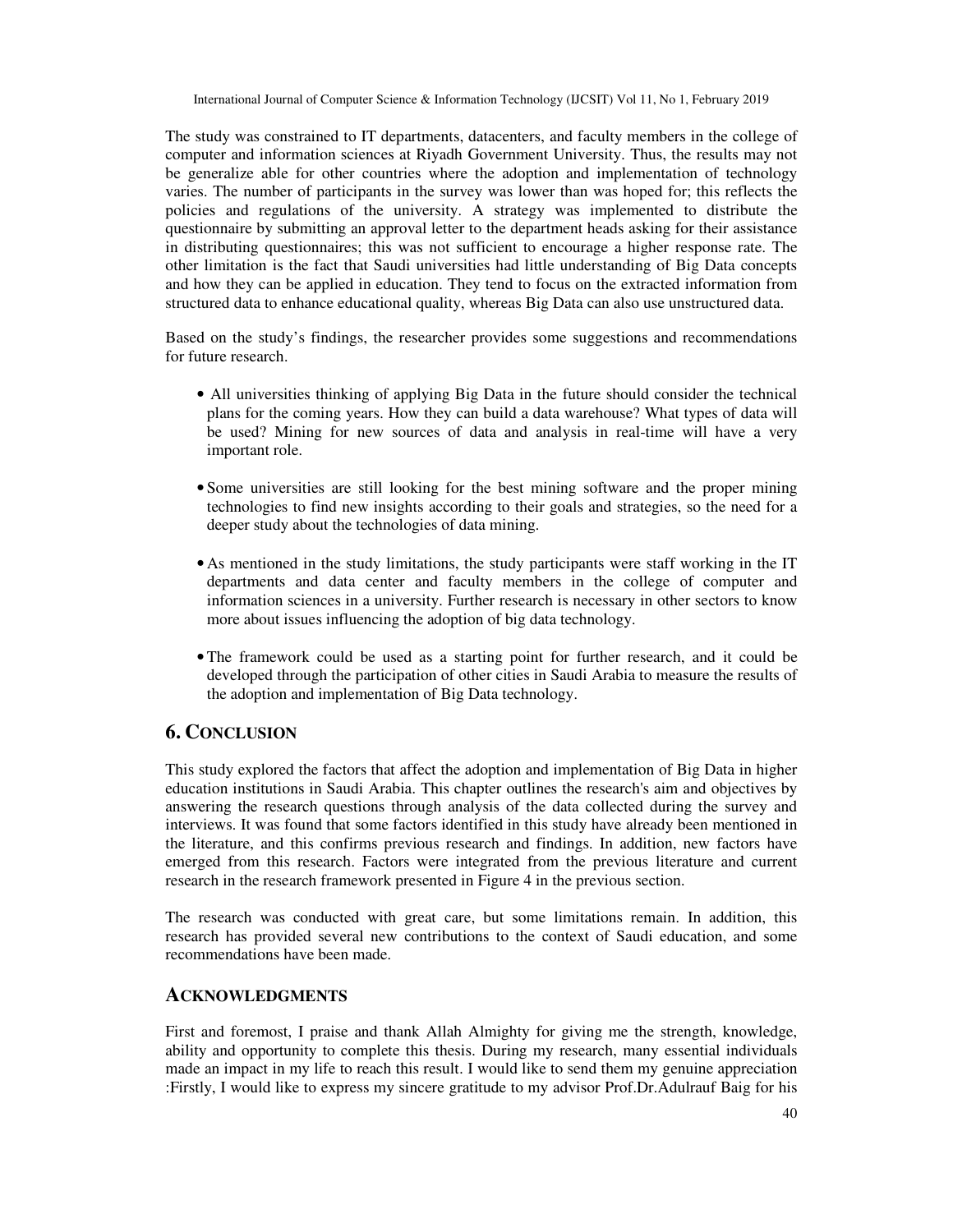continuous support on my work and related research, for his patience, motivation, and immense knowledge. His guidance helped me in preparing and writing my research. .I would also like to offer my warm thanks to Dr.Mohammed Altyar for his advice and guidance, who assist me to accomplishment this work successfully

# **REFERENCES**

- 1. Singh, M. and Kumar G, D. Effective Big DataManagement andOpportunities for Implementation. United States of America by:Information Science Reference, N.d.
- 2. G. Picciano, ―The evolution of Big Dataand learning analytics in American higher education," Journal of Asynchronous Learning Networks, vol. 16, pp. 9-20, 2012.
- 3. T. Poleto, V. D. H. De Carvalho, and A. P. C. Seixas Costa, Theroles of Big Datain the decisionsupport process: An empiricalinvestigation," Lecture Notes in Business, pp. 10-21, 2015.
- 4. Mukthar and M. Sultan, ―Big Dataanalytics for higher education inSaudi Arabia," International Journal Of Computer Science AndInformation Security, vol. 15, no. 6, pp. 3–22, 2017.
- 5. Deepa and E. C. Blessie, ―Big Dataanalytics for accreditation inthe higher education sector," International Journal of ComputerScience and Information Technologies, vol. 8, no. 3, pp. 357– 360,2017.
- 6. Hussain and M. Safdar, ―Role of information technologies inteaching learning process: perception of the faculty," Turkish OnlineJournal of Distance Education-TOJDE, vol. X, pp. 46–56, April2008.
- 7. F. Hamidi, M. Meshkat, M. Rezaee, and M. Jafari, Informationtechnology in education," In Procedia Computer Science (Vol. 3),Netherlands: Elsevier Ltd, 2011.
- 8. Ryann K. Ellis, A Field Guide to Learning Management Systems.American Society for Training and Development (ASTD), 2009.
- 9. Letouzé, —United Nations Global Pulse, Unglobalpulse.org, BigData for Development: Opportunities & Challenges, 2012.
- 10. W. Pan, Q. Yang, C. Aggarwal, and C. Koch, ―Big Data," IEEEIntelligent Systems, vol. 32, no. 2, pp. 7–8, 2017. doi: 10.1109/mis.2017.32.
- 11. P. Zikopoulos, C. Eaton, D. deRoos, T. Deutsch, and G. Lapis,Understanding Big DataAnalytics for Enterprise Class Hadoop andStreaming Data, New York: McGraw-Hill, 2011.
- 12. L. Hbibi and H. Barka, Big data: Framework and issues. In 2016 International Conference on Electrical and Information Technologies (ICEIT) pp. 485–490, 2016.
- 13. S. Petter, W. DeLone, and E. McLean, ―Measuring information systems success: Models, dimensions, measures, and interrelationships." European Journal of Information Systems, vol. 17, no. 3, pp. 236–263, 2008.
- 14. T. Oliveira and M. Martins, ―Literature review of information technology adoption models at firm level," Electronic Journal of Information, vol. 14, no. 1, pp. 110–121, 2011.
- 15. L. Tornatzky, M. Fleischer, and A. Chakrabarti, —The Processes of Technological Innovation, Lexington, Mass.: Lexington, 1990.
- 16. Drigas, and P. Leliopoulos, ―The use of Big Datain education,"International Journal of Computer Science Issues, vol. 11 no. 5, pp. 58–63, 2014.